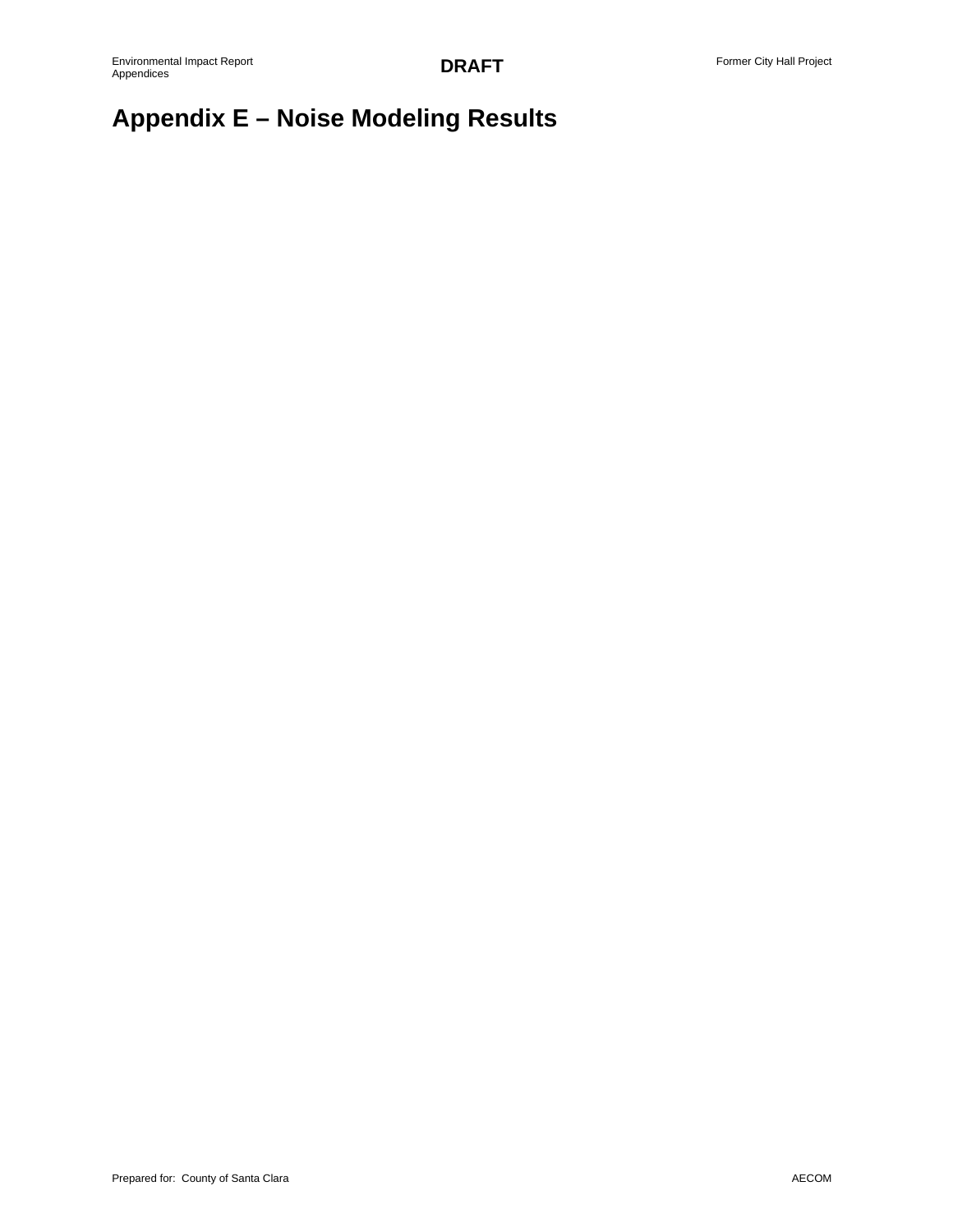### **Project-Generated Construction Source Noise Prediction Model** San Jose City Hall

**AECOM** 

| Location         | <b>Distance to Nearest</b><br>Receiver in feet |           | <b>Combined Predicted</b><br>Noise Level $(L_{eq}$ dBA) | <b>Assumptions:</b>     | <b>Reference Emission</b><br>Noise Levels $(L_{max})$ at 50<br>feet <sup>'</sup> | Usage<br>Factor <sup>1</sup> |
|------------------|------------------------------------------------|-----------|---------------------------------------------------------|-------------------------|----------------------------------------------------------------------------------|------------------------------|
| Threshold*       | 388                                            | Davtime   | 60                                                      | <b>Man Lift</b>         | 75                                                                               | 0.2                          |
|                  | 2.184                                          | Nighttime | 45                                                      | <b>Man Lift</b>         | 75                                                                               | 0.2                          |
| From Commercial  | 150                                            | 68        |                                                         | <b>Front End Loader</b> | 79                                                                               | 0.4                          |
| From Residential | 350                                            | 61        |                                                         | <b>Dump Truck</b>       | 76                                                                               | 0.4                          |

| <b>Ground Type</b>   | Hard |
|----------------------|------|
| <b>Ground Factor</b> | 0.00 |

| Predicted Noise Level <sup>2</sup> | $L_{eq}$ dBA at 50 feet <sup>2</sup> |
|------------------------------------|--------------------------------------|
| <b>Man Lift</b>                    | 68.0                                 |
| <b>Man Lift</b>                    | 68.0                                 |
| <b>Front End Loader</b>            | 75.0                                 |
| <b>Dump Truck</b>                  | 72.0                                 |

**Combined Predicted Noise Level (Leq dBA at 50 feet)**

77.8

Sources:

 $^{\rm l}$  Obtained from the FHWA Roadway Construction Noise Model, Janu 2 Based on the following from the Federal Transit Noise and Vibration  $L_{eq}($ equip) = E.L.+10\*log (U.F.) - 20\*log (D/50) - 10\*G\*log (D/50)

Where: E.L. = Emission Level;

U.F.= Usage Factor;

 $\mathrm{G} = \mathrm{Constant}$  that accounts for topography and ground effects; and

D = Distance from source to receiver.

\*Project specific threshold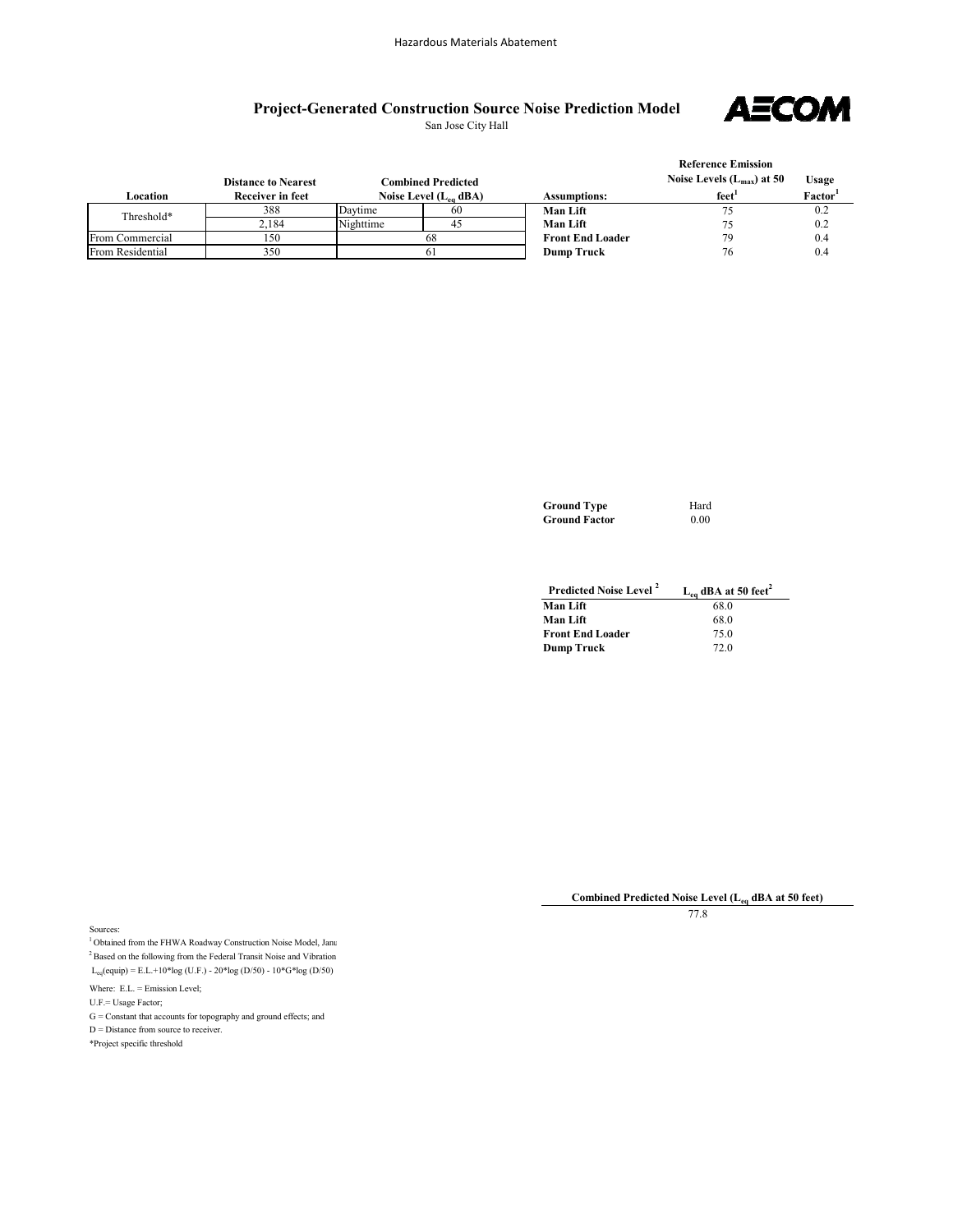## **Project-Generated Construction Source Noise Prediction Model**

San Jose City Hall



|                  |                            |           |                            |                         | <b>Reference Emission</b>      |                     |
|------------------|----------------------------|-----------|----------------------------|-------------------------|--------------------------------|---------------------|
|                  | <b>Distance to Nearest</b> |           | <b>Combined Predicted</b>  |                         | Noise Levels $(L_{max})$ at 50 | Usage               |
| Location         | <b>Receiver in feet</b>    |           | Noise Level $(L_{eq}$ dBA) | <b>Assumptions:</b>     | feet <sup>1</sup>              | Factor <sup>1</sup> |
| Threshold*       | 630                        | Davtime   | 60                         | <b>Man Lift</b>         | 75                             | 0.2                 |
|                  | 3.541                      | Nighttime | 45                         | <b>Front End Loader</b> | 79                             | 0.4                 |
| From Commercial  | 150                        |           |                            | Dozer                   | 82                             | 0.4                 |
| From Residential | 350                        |           | 65                         | <b>Backhoe</b>          | 78                             | 0.4                 |
|                  |                            |           |                            | <b>Dump Truck</b>       | 76                             | 0.4                 |
|                  |                            |           |                            | <b>Dump Truck</b>       | 76                             | 0.4                 |

| <b>Ground Type</b>   | Hard |
|----------------------|------|
| <b>Ground Factor</b> | 0.00 |

| <b>Predicted Noise Level</b> <sup>2</sup> | $L_{eq}$ dBA at 50 feet <sup>2</sup> |
|-------------------------------------------|--------------------------------------|
| <b>Man Lift</b>                           | 68.0                                 |
| <b>Front End Loader</b>                   | 75.0                                 |
| Dozer                                     | 78.0                                 |
| Backhoe                                   | 74.0                                 |
| <b>Dump Truck</b>                         | 72.0                                 |
| Dump Truck                                | 72.0                                 |

**Combined Predicted Noise Level (Leq dBA at 50 feet)**

Sources:

 $^{1}$  Obtained from the FHWA Roadway Construction Noise Model, Janu  $^2$  Based on the following from the Federal Transit Noise and Vibration  $L_{eq}(equiv) = E.L.+10*log (U.F.) - 20*log (D/50) - 10*G*log (D/50)$ 

Where: E.L. = Emission Level;

 $\mathbf{U}.\mathbf{F} = \mathbf{U} \mathbf{s}$ ge Factor;

 $\mathbf{G} = \mathbf{Constant}$  that accounts for topography and ground effects; and

D = Distance from source to receiver.

\*Project specific threshold

82.0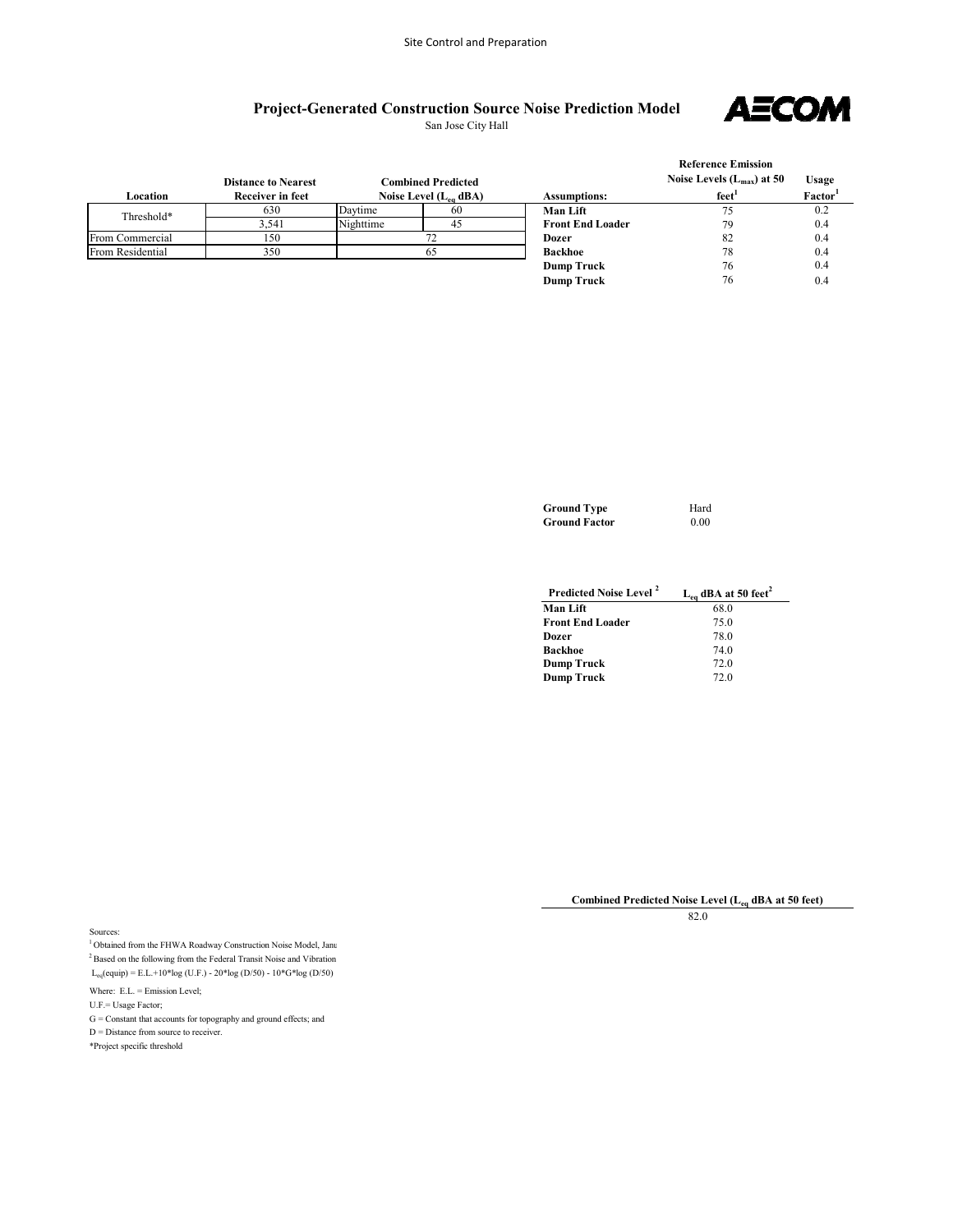### **Project-Generated Construction Source Noise Prediction Model** San Jose City Hall

**AECOM** 

| Location         | <b>Distance to Nearest</b><br>Receiver in feet |           | Combined Predicted<br>Noise Level $(L_{eq} dBA)$ | <b>Assumptions:</b> | <b>Reference Emission</b><br>Noise Levels $(L_{max})$ at 50<br>feet <sup>1</sup> | Usag<br>Facto |
|------------------|------------------------------------------------|-----------|--------------------------------------------------|---------------------|----------------------------------------------------------------------------------|---------------|
| Threshold*       | 969                                            | Davtime   | 60                                               | Crane               | 81                                                                               | 0.16          |
|                  | 5.449                                          | Nighttime | 45                                               | <b>Man Lift</b>     | 75                                                                               | 0.2           |
| From Commercial  | 150                                            |           |                                                  | <b>Excavator</b>    | 81                                                                               | 0.4           |
| From Residential | 350                                            |           | 69                                               | Excavator           | 81                                                                               | 0.4           |
|                  |                                                |           |                                                  | <b>Excavator</b>    | 81                                                                               | 0.4           |
|                  |                                                |           |                                                  | _____________       | - -                                                                              | $\sim$ $\sim$ |

|                              | Noise Levels $(L_{max})$ at 50 | Usage               |
|------------------------------|--------------------------------|---------------------|
| <b>Assumptions:</b>          | $f$ eet <sup>1</sup>           | Factor <sup>1</sup> |
| Crane                        | 81                             | 0.16                |
| Man Lift                     | 75                             | 0.2                 |
| <b>Excavator</b>             | 81                             | 0.4                 |
| <b>Excavator</b>             | 81                             | 0.4                 |
| <b>Excavator</b>             | 81                             | 0.4                 |
| <b>Front End Loader</b>      | 79                             | 0.4                 |
| <b>Concrete Batch Plant</b>  | 83                             | 0.15                |
| Dozer                        | 82                             | 0.4                 |
| <b>Backhoe</b>               | 78                             | 0.4                 |
| <b>Dump Truck</b>            | 76                             | 0.4                 |
| <b>Dump Truck</b>            | 76                             | 0.4                 |
| <b>Vacuum Street Sweeper</b> | 82                             | 0.1                 |

| <b>Ground Type</b>   | Hard |
|----------------------|------|
| <b>Ground Factor</b> | 0.00 |

| Predicted Noise Level <sup>2</sup> | $L_{eq}$ dBA at 50 feet <sup>2</sup> |
|------------------------------------|--------------------------------------|
| Crane                              | 73.0                                 |
| Man Lift                           | 68.0                                 |
| <b>Excavator</b>                   | 77.0                                 |
| <b>Excavator</b>                   | 77.0                                 |
| <b>Excavator</b>                   | 77.0                                 |
| <b>Front End Loader</b>            | 75.0                                 |
| <b>Concrete Batch Plant</b>        | 74.8                                 |
| Dozer                              | 78.0                                 |
| <b>Backhoe</b>                     | 74.0                                 |
| <b>Dump Truck</b>                  | 72.0                                 |
| <b>Dump Truck</b>                  | 72.0                                 |
| <b>Vacuum Street Sweeper</b>       | 72.0                                 |

**Combined Predicted Noise Level (Leq dBA at 50 feet)**

85.7

Sources:

 $^{\rm l}$  Obtained from the FHWA Roadway Construction Noise Model, Janu 2 Based on the following from the Federal Transit Noise and Vibration  $L_{eq}($ equip) = E.L.+10\*log (U.F.) - 20\*log (D/50) - 10\*G\*log (D/50)

Where: E.L. = Emission Level;

U.F.= Usage Factor;

 $\mathbf{G} = \mathbf{Constant}$  that accounts for topography and ground effects; and

D = Distance from source to receiver.

\*Project specific threshold